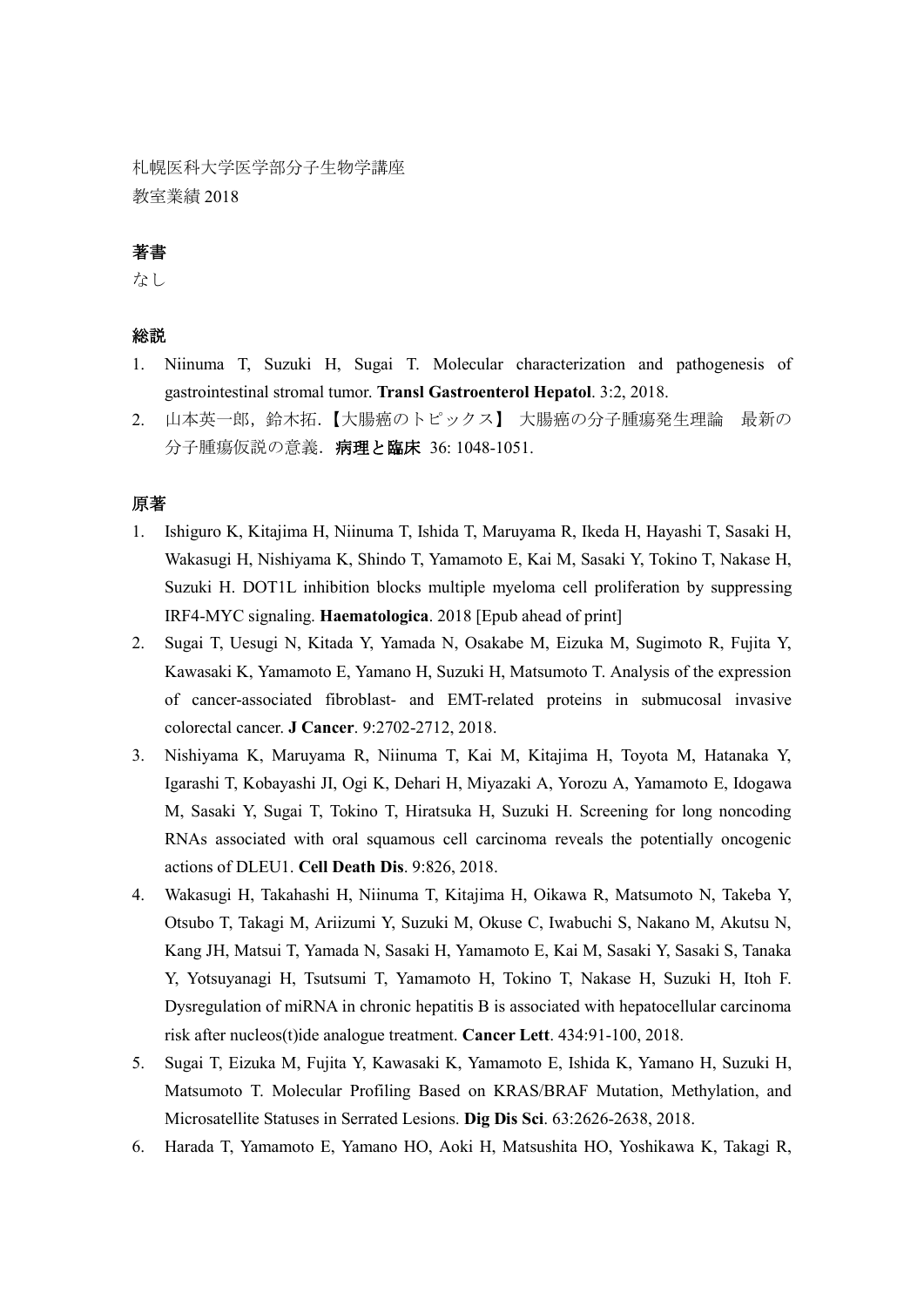Harada E, Tanaka Y, Yoshida Y, Eizuka M, Yorozu A, Sudo G, Kitajima H, Niinuma T, Kai M, Sasaki Y, Tokino T, Sugai T, Nakase H, Suzuki H. Surface microstructures are associated with mutational intratumoral heterogeneity in colorectal tumors. **J Gastroenterol**. 53:1241-1252, 2018.

- 7. Ishigami K, Nosho K, Koide H, Kanno S, Mitsuhashi K, Igarashi H, Shitani M, Motoya M, Kimura Y, Hasegawa T, Kaneto H, Takemasa I, Suzuki H, Nakase H. MicroRNA-31 Reflects IL-6 Expression in Cancer Tissue and is Related with Poor Prognosis in Bile Duct Cancer. **Carcinogenesis**. 39:1127-1134, 2018.
- 8. Shindo T, Niinuma T, Nishiyama N, Shinkai N, Kitajima H, Kai M, Maruyama R, Tokino T, Masumori N, Suzuki H. Epigenetic silencing of miR-200b is associated with cisplatin resistance in bladder cancer. **Oncotarget**. 9:24457-24469, 2018.
- 9. Sugai T, Eizuka M, Habano W, Fujita Y, Sato A, Sugimoto R, Otsuka K, Yamamoto E, Matsumoto T, Suzuki H. Comprehensive molecular analysis based on somatic copy number alterations in intramucosal colorectal neoplasias and early invasive colorectal cancers. **Oncotarget**. 9:22895-22906, 2018.
- 10. Aoki H, Yamamoto E, Yamano HO, Sugai T, Kimura T, Tanaka Y, Matsushita HO, Yoshikawa K, Takagi R, Harada E, Nakaoka M, Yoshida Y, Harada T, Sudo G, Eizuka M, Yorozu A, Kitajima H, Niinuma T, Kai M, Nojima M, Suzuki H, Nakase H. Subtypes of the Type II Pit Pattern Reflect Distinct Molecular Subclasses in the Serrated Neoplastic Pathway. **Dig Dis Sci**. 63:1920-1928, 2018.
- 11. Miyagawa Y, Matsushita Y, Suzuki H, Komatsu M, Yoshimaru T, Kimura R, Yanai A, Honda J, Tangoku A, Sasa M, Miyoshi Y, Katagiri T. Frequent downregulation of LRRC26 by epigenetic alterations is involved in the malignant progression of triple-negative breast cancer. **Int J Oncol**. 2018. [Epub ahead of print]
- 12. Sugai T, Eizuka M, Arakawa N, Osakabe M, Habano W, Fujita Y, Yamamoto E, Yamano H, Endoh M, Matsumoto T, Suzuki H. Molecular profiling and comprehensive genome-wide analysis of somatic copy number alterations in gastric intramucosal neoplasias based on microsatellite status. **Gastric Cancer**. 21:765-775, 2018.
- 13. Sugai T, Takahashi Y, Eizuka M, Sugimoto R, Fujita Y, Habano W, Otsuka K, Sasaki A, Yamamoto E, Matsumoto T, Suzuki H. Molecular profiling and genome-wide analysis based on somatic copy number alterations in advanced colorectal cancers. **Mol Carcinog**. 57:451-461, 2018.
- 14. Shindo T, Shimizu T, Nojima M, Niinuma T, Maruyama R, Kitajima H, Kai M, Itoh N, Suzuki H, Masumori N. Evaluation of Urinary DNA Methylation as a Marker for Recurrent Bladder Cancer: A 2-Center Prospective Study. **Urology**. 113:71-78, 2018.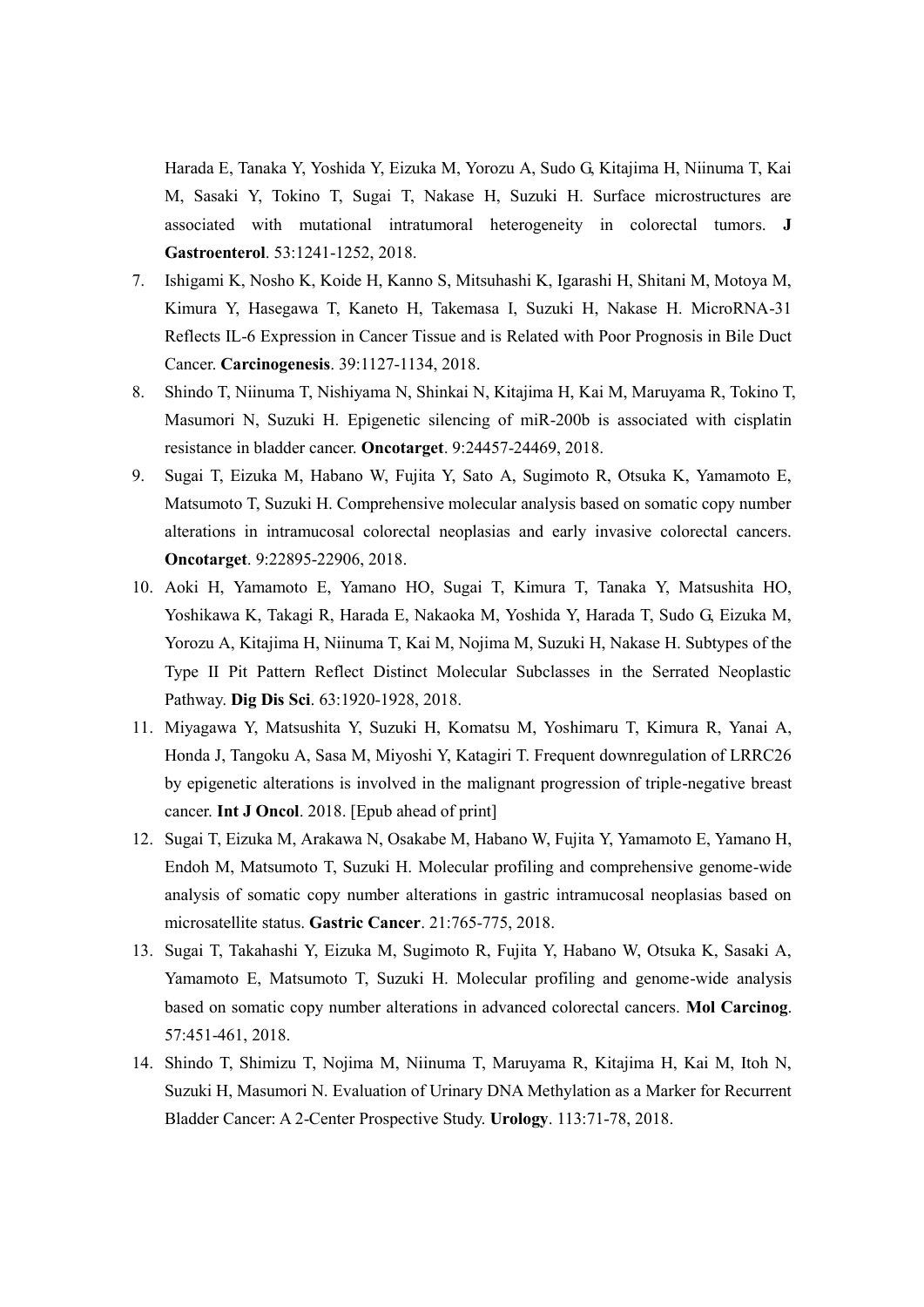# 学会発表 (国際学会)

- 1. Suzuki H, Niinuma T, Ishiguro K, Kai M, Kitajima H, Yamamoto E. UHRF1 depletion and HDAC inhibition synergistically reactivate epigenetically silenced genes in colorectal cancer cells. An AACR Special Conference on Targeting DNA Methylation and Chromatin for Cancer Therapy. March 1-4, 2018, Atlanta, USA.
- 2. Ishiguro K, Kitajima H, Niinuma T, Maruyama R, Ikeda H, Hayashi T, Ishida T, Sasaki H, Wakasugi H, Nishiyama K, Shindo T, Kai M, Sasaki Y, Tokino T, Nakase H, Suzuki H. The histone methyltransferase DOT1L is a potential therapeutic target in multiple myeloma. An AACR Special Conference on Targeting DNA Methylation and Chromatin for Cancer Therapy. March 1-4, 2018, Atlanta, USA.
- 3. Yamamoto E, Yorozu A, Aoki H, Suzuki H. Identification of novel therapeutic targets in the tumor microenvironment of colorectal cancer. UEG Week 2018. October 20-24, Vienna, Austria.
- 4. Sawada T, Nakanishi H, Kaizaki Y, Sasaki Y, Yamamoto E, Aoki H, Eizuka M, Takahashi N, Hasatani K, Kubota E, Kataoka H, Ota R, Yanase Y, Inagaki S, Yamada S, Minamoto T, Suzuki H, Sugai T. Integrative analysis of gene mutations and DNA methylation in colorectal serrated lesions. UEG Week 2018. October 20-24, Vienna, Austria.
- 5. Aoki H, Yamamoto E, Yamano HO, Matsushita HO, Yoshikawa K, Harada E, Tanaka Y, Harada T, Sugai T, Suzuki H. Endoscopic and molecular characteristics during the development of traditional serrated adenoma. UEG Week 2018. October 20-24, Vienna, Austria.

## (国内学会)

- 1. 鈴木拓,山本英一郎,青木敬則,原田拓,山野泰穂,仲瀬裕志,菅井有.消化管内 視鏡と分子病理像の統合解析による大腸がん発症·進展機構の解析. 第 14 回日本 消化管学会総会学術集会. 2018 年 2 月 9~10 日, 東京.
- 2. 鈴木拓,新沼猛,北嶋洋志,山本英一郎,甲斐正広,高橋秀明,伊東文生.がんの non-coding RNA 異常およびエピゲノム異常の解析とその応用. 第69回日本電気泳 動学会総会.2018 年 8 月 8~9 日,相模原.
- 3. 新沼猛,若杉英樹,北嶋洋志,山本英一郎,甲斐正広,鈴木拓.miRNA 発現異常 は慢性 B 型肝炎における核酸アナログ投与後発癌リスクと相関する. 第12回日本 エピジェネティクス研究会年会. 2018年5月24~25日, 札幌.
- 4. 北嶋洋志,丸山玲緒,山本英一郎,新沼猛,甲斐正広,時野隆至,仲瀬裕志,鈴木 拓. 胃がん関連長鎖 non-coding RNA の同定と機能解析. 第12回日本エピジェネテ ィクス研究会年会.2018 年 5 月 24~25 日,札幌.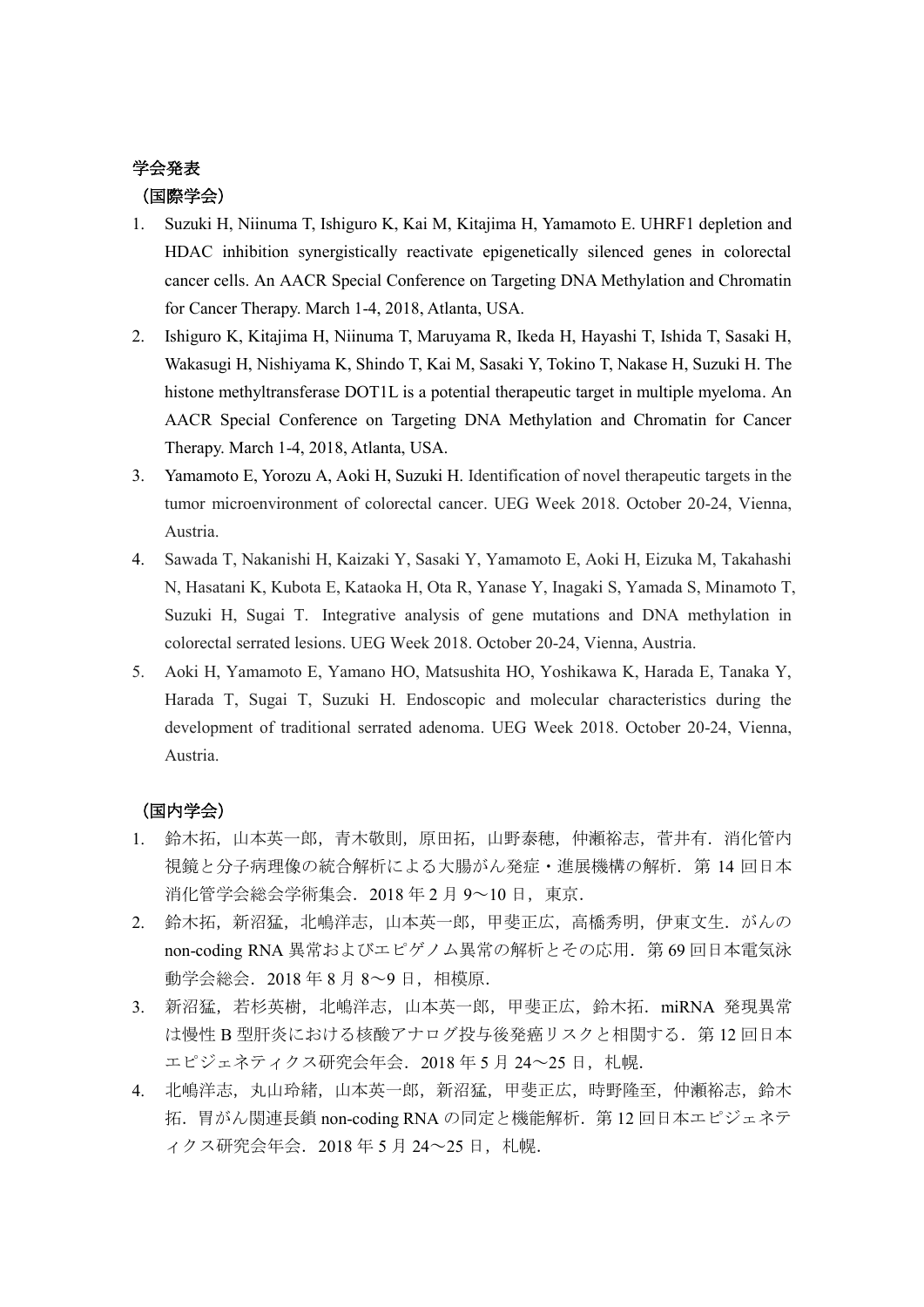- 5. 鈴木拓, 新沼猛, 北嶋洋志, 石黒一也, 山本英一郎, 甲斐正広, UHRF1 と HDAC の阻害は大腸がん細胞においてエピジェネティックにサイレンシングされた遺伝 子の発現を回復させる. 第12回日本エピジェネティクス研究会年会. 2018年5月  $24 \sim 25$  日, 札幌.
- 6. 山本英一郎,青木敬則,北嶋洋志,新沼猛,甲斐正広,鈴木拓.大腸鋸歯状腺腫に おける SMOC1 のエピジェネティクス異常と臨床病理学的意義. 第12回日本エピ ジェネティクス研究会年会. 2018年5月24~25日, 札幌.
- 7. 甲斐正広,山本英一郎,新沼猛,北嶋洋志,石黒一也,鈴木拓.大腸がんにおける Diacylglycerol kinase gamma のエピジェネティックな不活性化. 第12回日本エピジ ェネティクス研究会年会. 2018年5月24~25日, 札幌.
- 8. 鈴木拓,若杉英樹,高橋秀明,佐々木基,新沼猛,北嶋洋志,山本英一郎,甲斐正 広,仲瀬裕志,伊東文生. miRNA 発現異常は慢性 B 型肝炎における核酸アナログ 投与後発癌リスクと相関する. 第 38 回日本分子腫瘍マーカー研究会. 2018 年 9 月 26 日,大阪.
- 9. 鈴木拓, 髙橋秀明, 若杉英樹, 新沼猛, 北嶋洋志, 山本英一郎, 佐々木基, 須藤豪 太,甲斐正広,時野隆至,仲瀬裕志,伊東文生.慢性 B 型肝炎における miRNA 異 常は核酸アナログ製剤治療後の肝がんリスクと相関する.第 77 回日本癌学会学術 総会.2018 年 9 月 27~29 日,大阪.
- 10. 石黒一也, 北嶋洋志, 新沼猛, 石田禎夫, 丸山玲緒, 池田博, 山本英一郎, 甲斐正 広,佐々木泰史,時野隆至,仲瀬裕志,鈴木拓.DOT1L 阻害は IRF4-MYC シグナ ルの抑制を介して多発性骨髄腫細胞の増殖を抑制する.第 77 回日本癌学会学術総 会.2018 年 9 月 27~29 日,大阪.
- 11. 甲斐正広, 佐藤亜紀子, 山本英一郎, 新沼猛, 北嶋洋志, 鈴木拓. メラノーマにお けるジアシルグリセロール γ の機能解析. 第 77 回日本癌学会学術総会. 2018 年 9 月 27~29 日,大阪.
- 12. 青木敬則,山本英一郎,高澤啓,新沼猛,山野泰穂,萬顕,北嶋洋志,甲斐正広, 澤田典均,仲瀬裕志,菅井有,鈴木拓.SMOC1 のエピジェネティックなサイレン シングは大腸鋸歯状腺腫の発育進展に関与する.第 77 回日本癌学会学術総会.2018 年 9 月 27~29 日,大阪.
- 13. 山本英一郎,山野泰穂,青木敬則,須藤豪太,新沼猛,甲斐正広,佐々木泰史,時 野隆至,菅井有,仲瀬裕志,鈴木拓.大腸腫瘍の表面構造が反映する腫瘍内不均一 性.第 77 回日本癌学会学術総会.2018 年 9 月 27~29 日,大阪.
- 14. 西山廣陽,丸山玲緒,北嶋洋志,新沼猛,五十嵐友彦,小林淳一,荻和弘,出張裕 也,山本英一郎,甲斐正広,宮﨑晃亘,時野隆至,鈴木拓.口腔偏平上皮癌での長 鎖非コード RNA の発現及機能的スクリーニングは lnc-A の癌遺伝子としての機能 を示唆する.第 77 回日本癌学会学術総会.2018 年 9 月 27~29 日,大阪.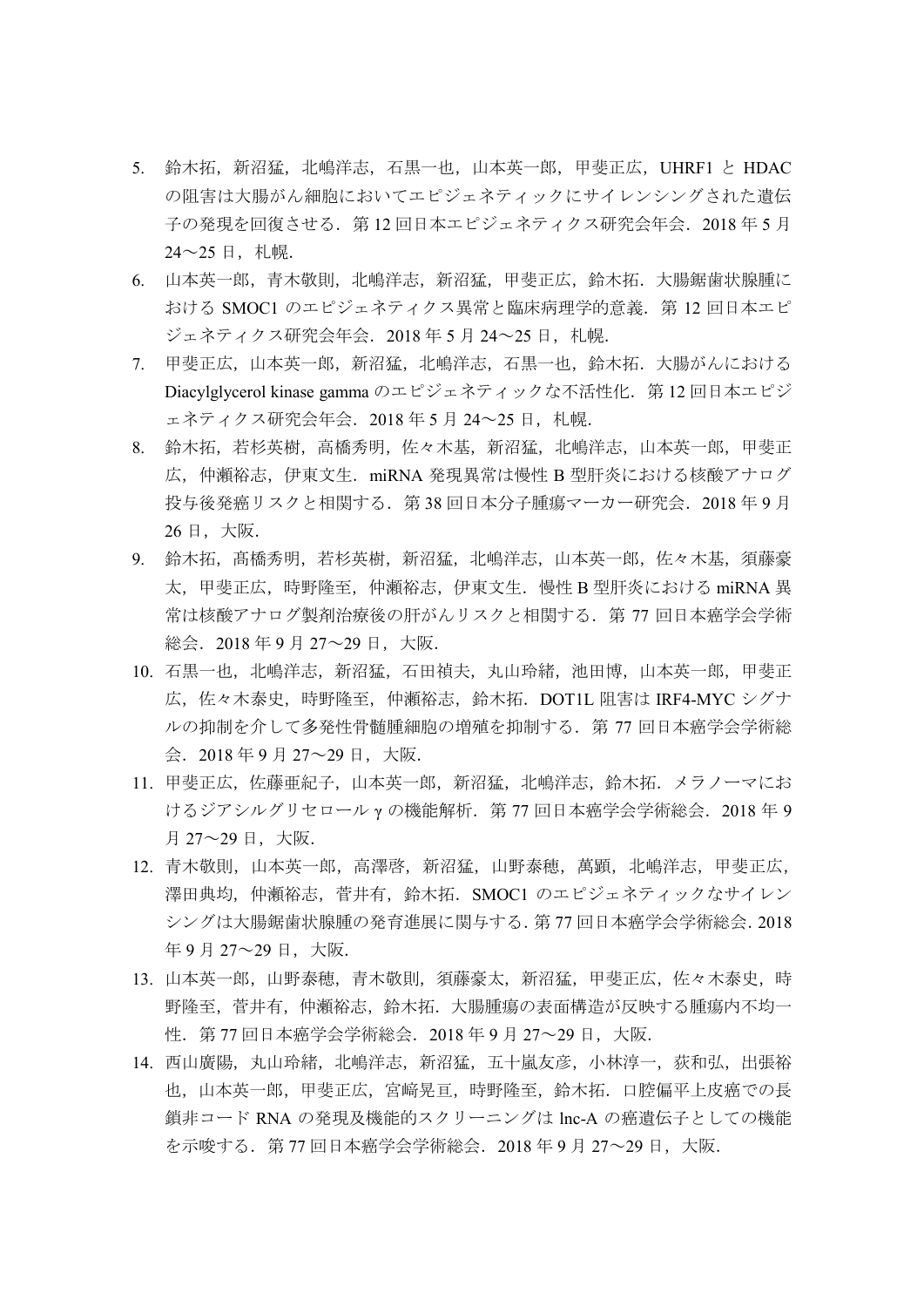- 15. 新沼猛,北嶋洋志,山本英一郎,佐藤淳一,西山廣陽,畠山柚衣,甲斐正広,時野 隆至,鈴木拓.UHRF1 と HDAC の阻害は大腸がん細胞においてエピジェネティッ クに抑制された遺伝子を再活性化させる.第 77 回日本癌学会学術総会.2018 年 9 月 27~29 日,大阪.
- 16. 北嶋洋志,丸山玲緒,山本英一郎,新沼猛,甲斐正広,佐々木泰史,時野隆至,仲 瀬裕志,鈴木拓.慢性胃炎および胃がんに関連する長鎖 non-coding RNA の同定と 機能解析. 第 77 回日本癌学会学術総会. 2018 年 9 月 27~29 日, 大阪.
- 17. 佐々木基,新沼猛,北嶋洋志,山本英一郎,石黒一也,若杉英樹,萬顕,須藤豪太, 甲斐正広,鈴木拓,仲瀬裕志.肝細胞癌における BET 阻害剤の抗腫瘍メカニズム の解析.第 77 回日本癌学会学術総会.2018 年 9 月 27~29 日,大阪.
- 18. 進藤哲哉, 新沼猛, 西山直隆, 北嶋洋志, 甲斐正広, 丸山玲緒, 時野隆至, 舛森直 哉,鈴木拓.マイクロ RNA200b のエピジェネティックな制御による膀胱癌シスプ ラチン耐性化機構.第 77 回日本癌学会学術総会.2018 年 9 月 27~29 日,大阪.
- 19. 萬顕,山本英一郎,沼田有斗,新沼猛,北嶋洋志,甲斐正広,須藤豪太,黒瀬誠, 時野隆至,仲瀬裕志,菅井有,鈴木拓.大腸がんにおける腫瘍血管内皮関連遺伝子 の同定.第 77 回日本癌学会学術総会.2018 年 9 月 27~29 日,大阪.
- 20. 沼田有斗,山本英一郎,萬顕,新沼猛,杉本亮,北嶋洋志,甲斐正広,青木敬則, 須藤豪太,時野隆至,仲瀬裕志,菅井有,鈴木拓.新規大腸がん線繊維芽細胞関連 遺伝子の同定. 第 77 回日本癌学会学術総会. 2018 年 9 月 27~29 日, 大阪.
- 21. 佐藤淳一,新沼猛,北嶋洋志,山本英一郎,甲斐正広,鈴木拓.転移性膵癌におけ る HOXA 遺伝子座の lncRNA 発現異常. 第77 回日本癌学会学術総会. 2018 年 9 月 27~29 日,大阪.
- 22. 澤田武,中西宏佳,佐々木泰史,山本英一郎,青木敬則,永塚真,高橋直樹,太田 亮介,久保田英嗣,片岡洋望,源利成,菅井有,鈴木拓.大腸鋸歯状病変における、 遺伝子変異、コピー数変化、DNA メチル化の統合解析.第 77 回日本癌学会学術総 会.2018 年 9 月 27~29 日,大阪.
- 23. 高宮里奈,曾我朋義,鈴木拓,大坪和明.がん糖鎖によるがんの細胞内代謝プログ ラミング機構の解明.第 77 回日本癌学会学術総会.2018 年 9 月 27~29 日,大阪.
- 24. 松下洋輔,小松正人,清谷一馬,吉丸哲郎,新沼猛,鈴木拓,本田純子,井本逸勢, 丹黒章,三好康雄,笹三徳,片桐豊雅.トリプルネガティブ乳癌における SALL3 の高頻度なエピジェネティックな不活化機構. 第 77 回日本癌学会学術総会. 2018 年 9 月 27~29 日, 大阪.
- 25. 萬顕.大腸がん微小環境を標的とした新規治療法の開発.第 16 回がんとハイポキ シア研究会.2018 年 11 月 9~10 日,千葉.
- 26. 鈴木拓,山本英一郎,新沼猛,北嶋洋志,甲斐正広,仲瀬裕志,菅井有. 多発大腸 腫瘍の背景粘膜におけるエピゲノム変化の意義.第 29 回日本消化器癌発生学会総